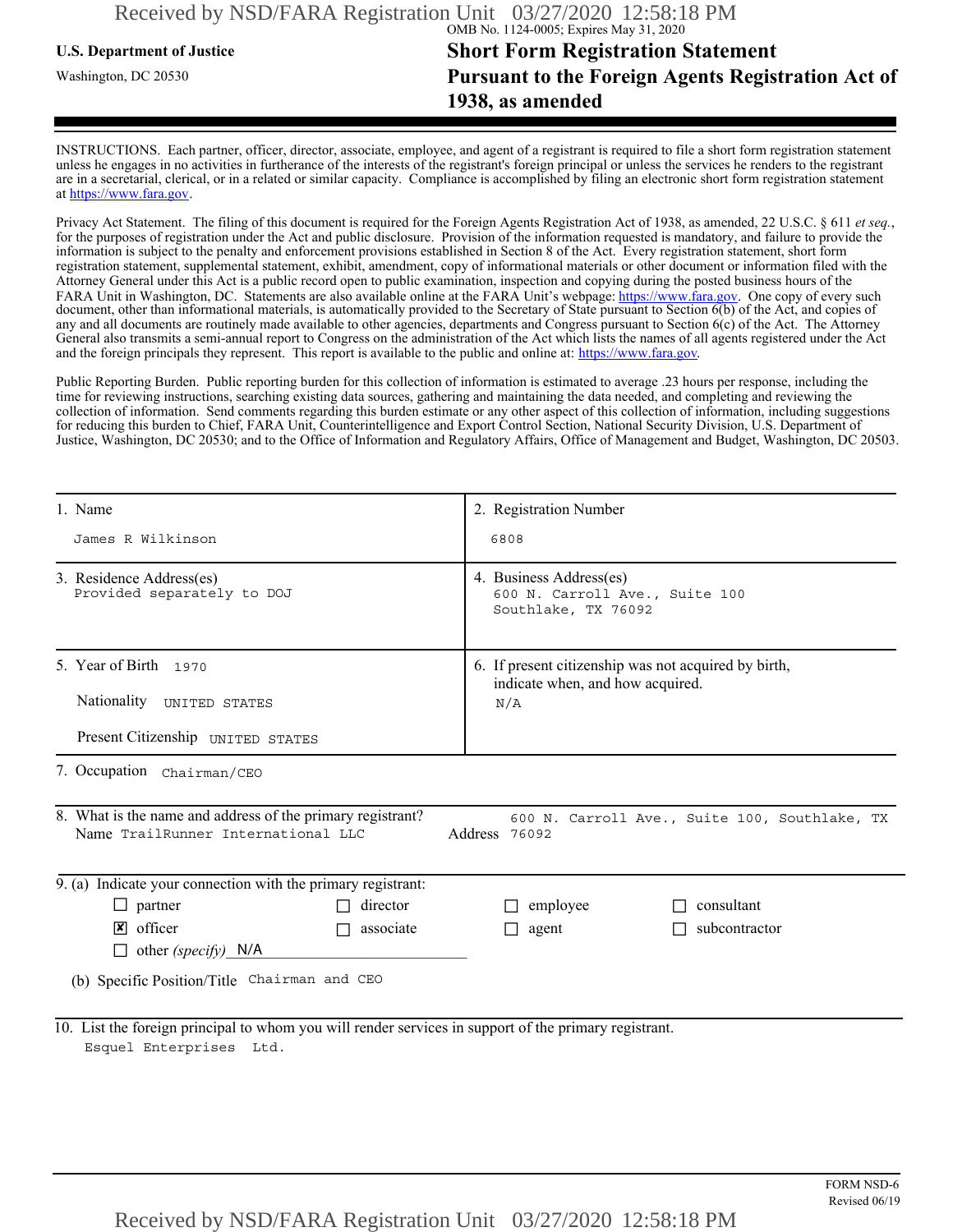|                                                                                                                                                                                                                            | through the primary registrant listed in Item 8.                                       | 11. Describe in detail all services which you will render to the foreign principal listed in Item 10 either directly, or                                                                                                                                                                                                                                                                                                     |                          |  |
|----------------------------------------------------------------------------------------------------------------------------------------------------------------------------------------------------------------------------|----------------------------------------------------------------------------------------|------------------------------------------------------------------------------------------------------------------------------------------------------------------------------------------------------------------------------------------------------------------------------------------------------------------------------------------------------------------------------------------------------------------------------|--------------------------|--|
| Registrant will provide strategic communications advisory and execution services to Esquel<br>Enterprises Ltd. related to Esquel's employment practices and human rights protections,<br>including outreach to newspapers. |                                                                                        |                                                                                                                                                                                                                                                                                                                                                                                                                              |                          |  |
|                                                                                                                                                                                                                            |                                                                                        | 12. Do any of the above described services include political activity as defined in Section 1(o) of the Act <sup>1</sup> ?                                                                                                                                                                                                                                                                                                   |                          |  |
|                                                                                                                                                                                                                            | $Yes \n  X$<br>No $\square$                                                            |                                                                                                                                                                                                                                                                                                                                                                                                                              |                          |  |
|                                                                                                                                                                                                                            | dissemination of informational materials.<br>See response to item 11.                  | If yes, describe separately and in detail such political activity. The response must include, but not be limited to, activities<br>involving lobbying, promotion, perception management, public relations, economic development, and preparation or                                                                                                                                                                          |                          |  |
|                                                                                                                                                                                                                            | 13. The services described in Items 11 and 12 are to be rendered on a                  |                                                                                                                                                                                                                                                                                                                                                                                                                              |                          |  |
| $\Box$ full time basis                                                                                                                                                                                                     |                                                                                        | $\triangleright$ part time basis                                                                                                                                                                                                                                                                                                                                                                                             | $\Box$ special basis     |  |
|                                                                                                                                                                                                                            |                                                                                        | 14. What compensation or thing of value have you received to date or will you receive for the above services?                                                                                                                                                                                                                                                                                                                |                          |  |
|                                                                                                                                                                                                                            | $\Box$ Salary: Amount \$ N/A<br>$per$ N/A                                              | $\Box$ Commission at $\frac{N/A}{N}$ % of $\frac{N/A}{N}$                                                                                                                                                                                                                                                                                                                                                                    |                          |  |
|                                                                                                                                                                                                                            | $\boxtimes$ Salary: Not based solely on services rendered to the foreign principal(s). |                                                                                                                                                                                                                                                                                                                                                                                                                              |                          |  |
|                                                                                                                                                                                                                            | $\Box$ Fee: Amount \$ $N/A$                                                            | $\Box$ Other thing of value $^{N/A}$                                                                                                                                                                                                                                                                                                                                                                                         |                          |  |
| office?                                                                                                                                                                                                                    | $Yes \times$<br>$No$ $\Box$                                                            | 15. During the period beginning 60 days prior to the date of your obligation to register under FARA, did you make any contributions<br>of money or other things of value from your own funds or possessions and on your own behalf in connection with any election<br>to political office or in connection with any primary election, convention, or caucus held to select candidates for any political                      |                          |  |
|                                                                                                                                                                                                                            | If yes, furnish the following information:                                             |                                                                                                                                                                                                                                                                                                                                                                                                                              |                          |  |
| Date                                                                                                                                                                                                                       | Political Organization or Candidate                                                    | Method                                                                                                                                                                                                                                                                                                                                                                                                                       | Amount or Thing of Value |  |
| 02/22/2020<br>02/22/2020                                                                                                                                                                                                   | Beth Van Duyne For Congress<br>(Primary)<br>Beth Van Duyne For Congress<br>(General)   | Check<br>Check                                                                                                                                                                                                                                                                                                                                                                                                               | \$2,800.00<br>\$2,800.00 |  |
|                                                                                                                                                                                                                            |                                                                                        |                                                                                                                                                                                                                                                                                                                                                                                                                              |                          |  |
| <b>EXECUTION</b>                                                                                                                                                                                                           |                                                                                        |                                                                                                                                                                                                                                                                                                                                                                                                                              |                          |  |
| belief.                                                                                                                                                                                                                    |                                                                                        | In accordance with 28 U.S.C. § 1746, and subject to the penalties of 18 U.S.C. § 1001 and 22 U.S.C. § 618, the undersigned swears or<br>affirms under penalty of perjury that he/she has read the information set forth in this Short Form Registration Statement, that he/she is<br>familiar with the contents thereof, and that such contents are in their entirety true and accurate to the best of his/her knowledge and |                          |  |
| 03/27/2020                                                                                                                                                                                                                 | James R Wilkinson                                                                      | /s/James R Wilkinson                                                                                                                                                                                                                                                                                                                                                                                                         |                          |  |

#### **EXECUTION**

| 03/27/2020 | James R Wilkinson | /s/James R Wilkinson |
|------------|-------------------|----------------------|
| Date       | Printed Name      | Signature            |

1 "Political activity," as defined in Section 1(o) of the Act, means any activity which the person engaging in believes will, or that the person intends to, in any way influence any agency or official of the Government of the United States or any section of the public within the United States with reference to formulating, adopting, or changing the<br>domestic or foreign policies of the United States political party.